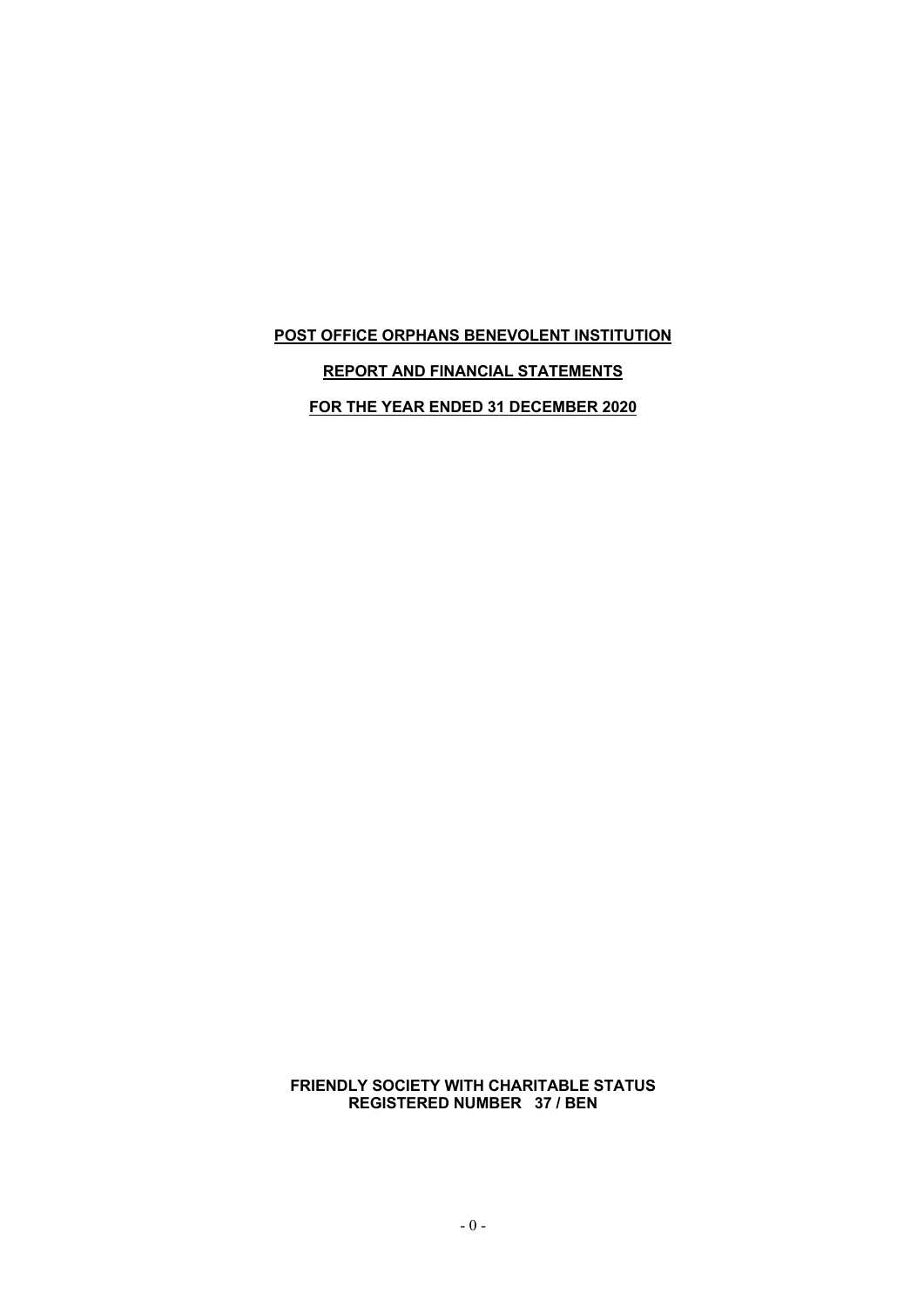# **FOR THE YEAR ENDED 31 DECEMBER 2020**

| OFFICERS AND TRUSTEES:              | <b>D G CHAPMAN</b>                                                                                                                                            | Chairman                                                                                                                                                                |  |
|-------------------------------------|---------------------------------------------------------------------------------------------------------------------------------------------------------------|-------------------------------------------------------------------------------------------------------------------------------------------------------------------------|--|
|                                     | H ROLPH<br><b>D DEVINE</b><br><b>K WALSH</b><br>M TOUTOUYOUTE<br>C SHONIBARE<br>D POOLE<br>A McQUILLAN<br><b>S SHARPEN</b><br><b>J DEERE</b><br>Mrs A TURRELL | Deputy Chairman<br>Honorary Treasurer<br>Trustee<br>Trustee<br><b>Trustee</b><br><b>Trustee</b><br><b>Trustee</b><br><b>Trustee</b><br><b>Trustee</b><br><b>Trustee</b> |  |
| <b>SECRETARY:</b>                   | <b>J M POWELL</b>                                                                                                                                             |                                                                                                                                                                         |  |
| CHARITY REGISTERED NUMBER: 37 / BEN |                                                                                                                                                               |                                                                                                                                                                         |  |
| <b>REGISTERED OFFICE:</b>           | <b>ROYAL MAIL</b><br><b>MOUNT PLEASANT</b><br><b>185 FARRINGDON ROAD</b><br><b>LONDON</b><br>EC1A 1AA                                                         |                                                                                                                                                                         |  |
| <b>AUDITORS:</b>                    | R.E.JONES & CO.<br>132 BURNT ASH ROAD<br><b>LONDON</b><br><b>SE12 8PU</b>                                                                                     |                                                                                                                                                                         |  |
| <b>INVESTMENT MANAGER:</b>          | CAZENOVE CAPITAL MANAGEMENT<br>12 MOORGATE<br><b>LONDON</b><br>EC2R 6DA                                                                                       |                                                                                                                                                                         |  |
| <b>BANKERS:</b>                     | <b>BARCLAYS BANK PLC</b><br><b>LEICESTER</b><br><b>LE87 2BB</b>                                                                                               |                                                                                                                                                                         |  |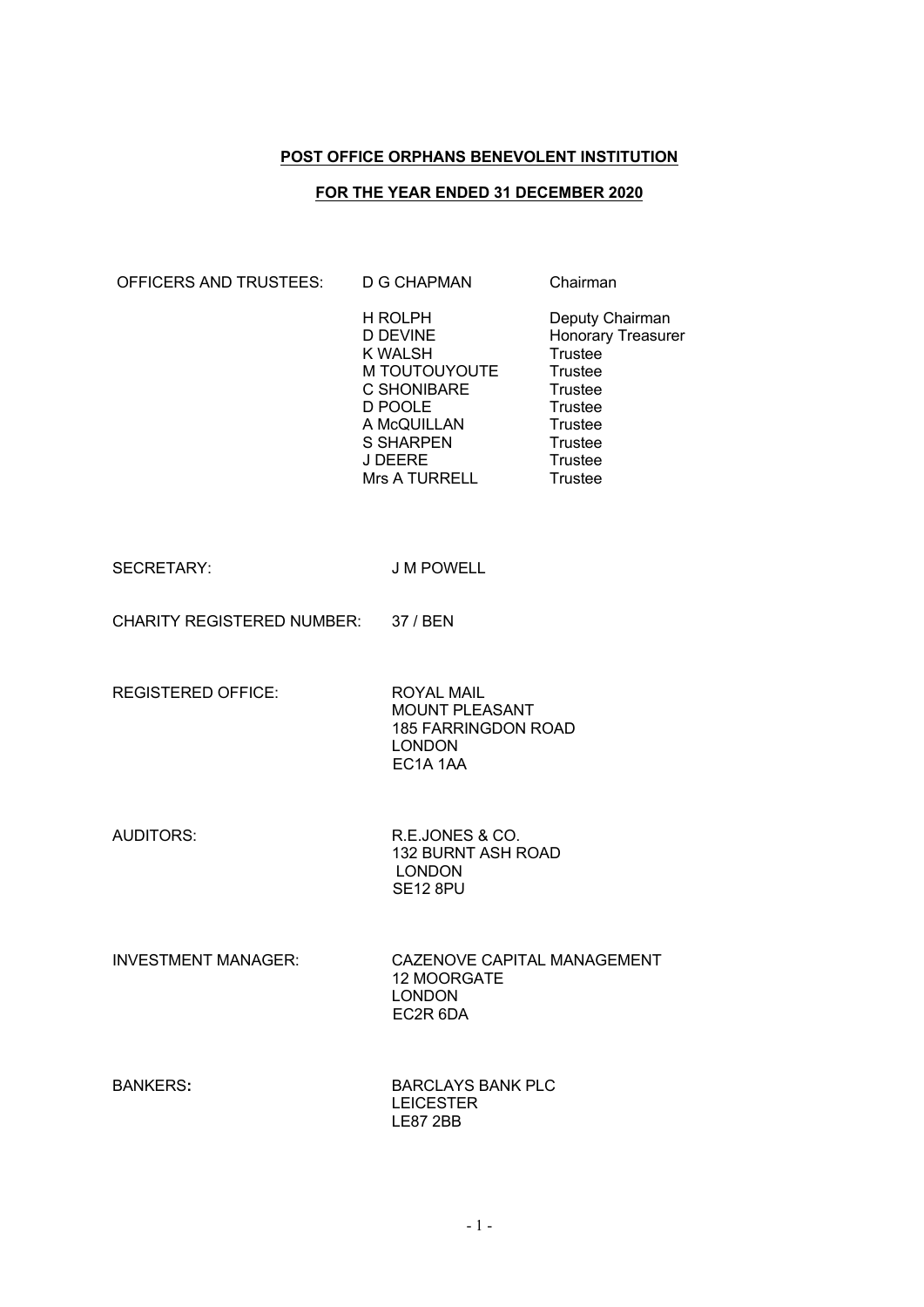# **CONTENTS**

# **FOR THE YEAR ENDED 31 DECEMBER 2020**

|                                          | <u>Pages</u> |
|------------------------------------------|--------------|
| <b>OFFICERS' AND TRUSTEES' REPORT</b>    | $3 - 8$      |
| <b>AUDITORS' REPORT</b>                  | $9 - 11$     |
| <b>STATEMENT OF FINANCIAL ACTIVITIES</b> | 12           |
| <b>BALANCE SHEET</b>                     | 13           |
| <b>NOTES TO THE FINANCIAL STATEMENTS</b> | 14-15        |

*The following page does not form part of the Statutory Financial Statements:*

# **INCOME AND EXPENDITURE ACCOUNT 16**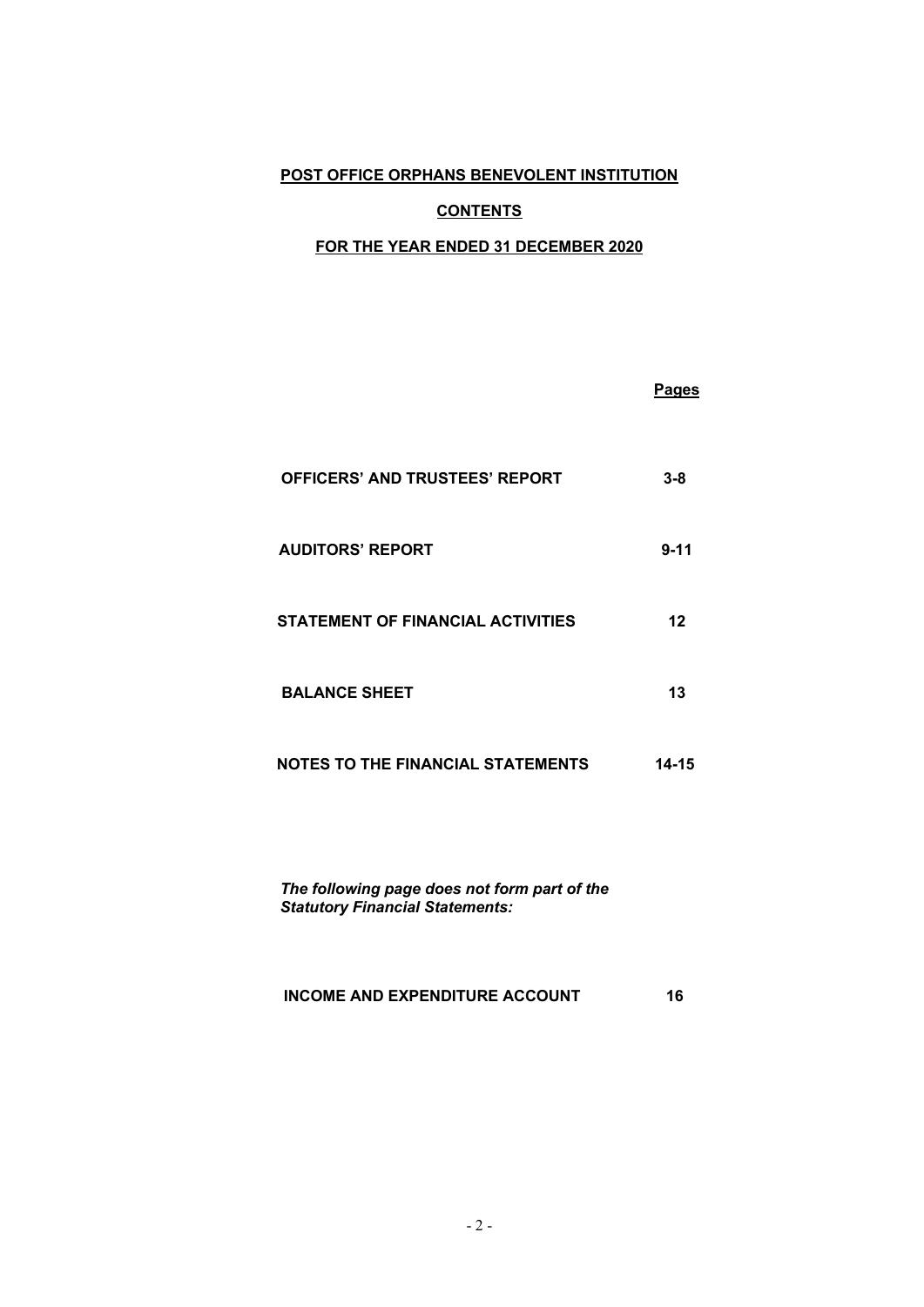# **REPORT OF THE OFFICERS AND TRUSTEES**

# **FOR THE YEAR ENDED 31 DECEMBER 2020**

The Officers and Trustees present their report and the audited financial statements of the Institution for the year ended 31 December 2020.

The Post Office Orphans Benevolent Institution is registered as an exempt charity. POOBI was established in 1870 as a Friendly Society and celebrated its 150th anniversary in 2020.

#### **STATEMENT OF OFFICERS AND TRUSTEES' RESPONSIBILITIES**

The Officers and Trustees are required to prepare financial statements for each financial year, which give a true and fair view of the state of affairs of The Post Office Orphans Benevolent Institution (POOBI) and the net movement in funds for that period. In preparing those financial statements, the Officers and Trustees are required to:

- select suitable accounting policies and apply them consistently;
- make judgements and estimates that are reasonable and prudent;
- state whether applicable accounting standards have been followed, subject to any material departures disclosed and explained in the financial statements; and
- prepare the financial statements on the going concern basis unless it is inappropriate to presume that the Charity will continue in operation.

The Officers and Trustees are responsible for keeping proper accounting records, which disclose with reasonable accuracy at any time the financial position of POOBI, and to enable them to ensure that the financial statements comply with the Charities Act 2011, the latest Charity SORP and other relevant legislation. They are also responsible for taking reasonable steps for the prevention and detection of fraud and other irregularities.

#### **AUDITORS**

The auditors will be proposed for appointment at the next available general meeting.

#### **OBJECTIVES AND ACTIVITIES**

POOBI is a Friendly Society regulated by the Financial Conduct Authority (FCA) and has charitable status. Under current regulations it is an exempt charity in that it does not have to submit returns or accounts to the Charity Commission, but instead is regulated by the FCA to which returns and accounts are provided. The accounts are subject to a full annual, external, professional audit and comply with the relevant standards of accounting and reporting practices.

POOBI is a grant-making organisation, which receives grants and donations (from Royal Mail, Post Office Ltd and BT plc employees and other bodies and people) and utilises an investment portfolio to generate income from which grants and bursaries can be made to individuals and families.

POOBI exists to help relieve hardship, need or distress among children of Royal Mail and Post Office Ltd staff who, because of the death or absence of one or both parents, chronic illness or disability, may lack provision for care, maintenance, education or opportunity for advancement in life. Originally Londoncentric, POOBI now provides support to beneficiary families spread right across the United Kingdom.

POOBI will consider applications for help from employees of Royal Mail Group Ltd, Post Office Ltd or those in receipt of a pension from Royal Mail Group or former employees of The Post Office Corporation or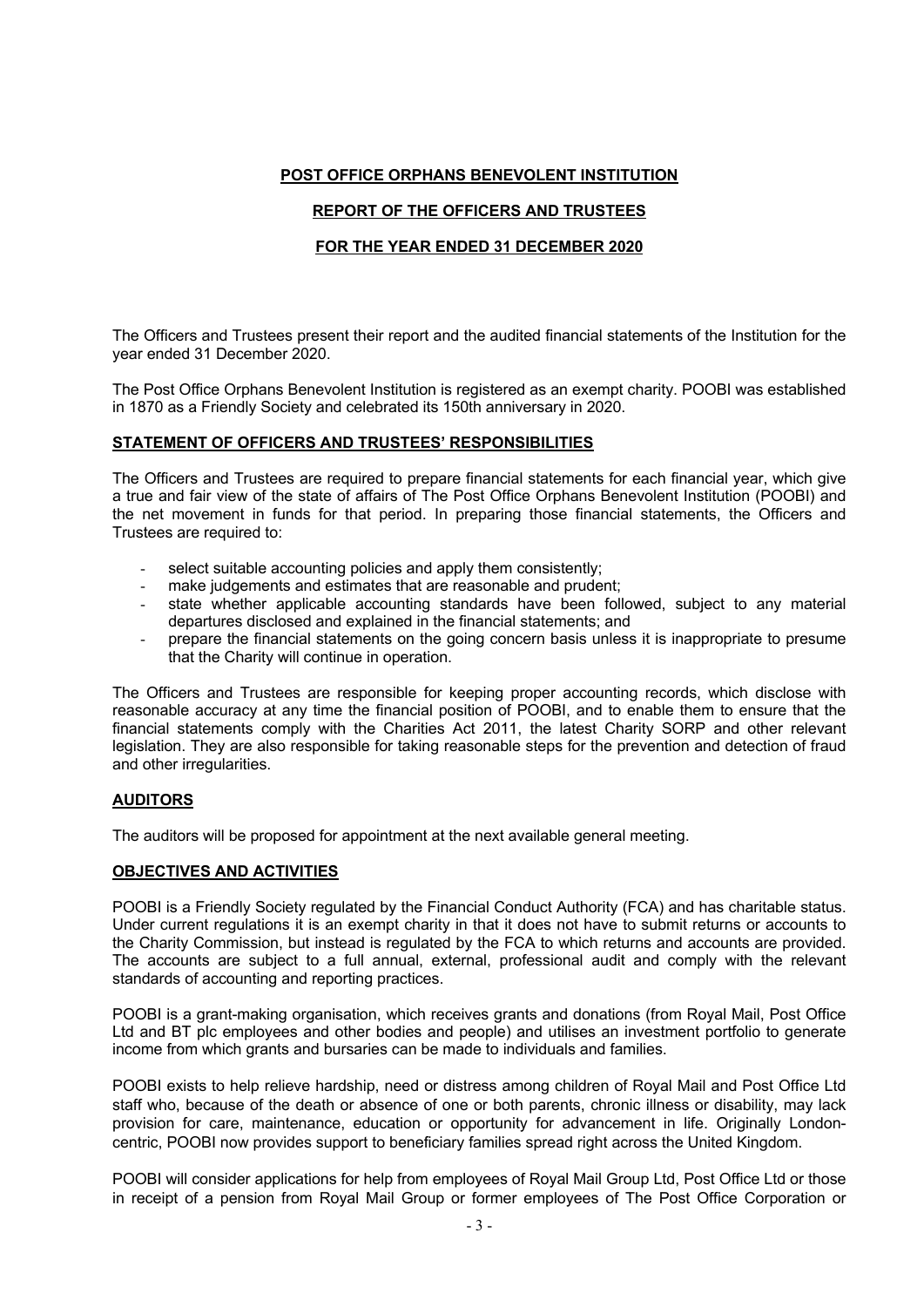Consignia Ltd and whose pensions are paid under the Statutory Pensions scheme set up for certain pensioners of the former Post Office Corporation or Consignia Ltd. The Trustees may also consider applications from those whose employment from Royal Mail or Post Office Ltd was ceased under medical severance terms within the past two years (and subject to certain conditions).

#### **THE YEAR 2020 in BRIEF (2019 in brackets)**

- POOBI's operations have continued and been strengthened during 2020, despite and because of the impact of COVID-19 on our beneficiary families and administrative processes. The Trustees continued to meet virtually and electronically and continued with a full range of grant-making activities, reaching a total direct charitable expenditure for 2020 of £379,830 (£320,725 in 2019), another new record.
- 107 families as of July 2020 (94 in July 2019) were receiving regular, financial help from POOBI to alleviate hardship arising from, for example, chronic illness or disability, or the absence of a parent.
- A total of 152 young people (136 in 2019) were being helped by a POOBI university bursary at the end of the year.
- 34 children (29) were awarded POOBI Rising Stars bursaries in 2020 to help achieve their potential in the areas of music, dance or sport.
- POOBI received total gross incoming resources of £335,425 (£298,858), before costs of managing the portfolio. In line with the Society's investment principles to operate on a total return basis over a 3-to-5 year period, the income is supplemented by realised assets to attain the total expenditure level.
- The proportion of total expenditure (excluding portfolio management costs) that was used for direct charitable activities was 91p in the £1. This compares very favorably to similar sized charities £0.5m to £1m *(source True and Fair Foundation)*.
- POOBI's portfolio of investments opened the year at a valuation of £7,354,069 and ended the year at £7,571,522
- The successful relationship with the Civil Service Insurance Society (CSiS) Charity Fund continued, with their grant of £25,000 (£25,000).
- POOBI also gratefully received donations from Cazenove and HRH The Queen.
- POOBI's administrative and award making processes were further developed to cement the efficient online handling and secure assessment of all Bursary and Rising Stars Award applications, further reducing the workload passed-on to our administration supplier, the Rowland Hill Fund, to ensure there was no above-inflation increase in the agreed fees in 2020.

# **THE TYPE OF HELP WE CAN OFFER**

#### **REGULAR (HARDSHIP) GRANTS**

Helping families which face hardship impacting upon the children concerned as a result of the absence of one or even both parents, chronic illness or disability within the family is our traditional work. These grants were increased to for either £1,200 (one child) or £1,400 (two or more children) per year; paid quarterly in equal installments direct into beneficiaries' bank accounts. Grants are normally made for a period of two years, but further grants can be made subject to a normal maximum period of eight years. POOBI saw a 30% increase in demand for these grants in the final quarter of the year as COVID-19 began to impact on the families of Royal Mail and BT employees. This increase in regular granting workload is likely to be sustained during 2021, and possibly beyond, as the full impact of Covid19 becomes apparent.

#### **BURSARIES**

POOBI believes that our educational awards give children a great shot at being successful in their education. For many parents, the prospects of sending a child(ren) to university (notwithstanding the opportunities for the child to sign up for a student loan at high interest rates) or supporting them with specialist equipment or coaching is financially very daunting. In some cases, a bursary award will be the difference between attending University, or undertaking high quality training, or not.

We have 2 bursary schemes, University Bursaries and Rising Stars.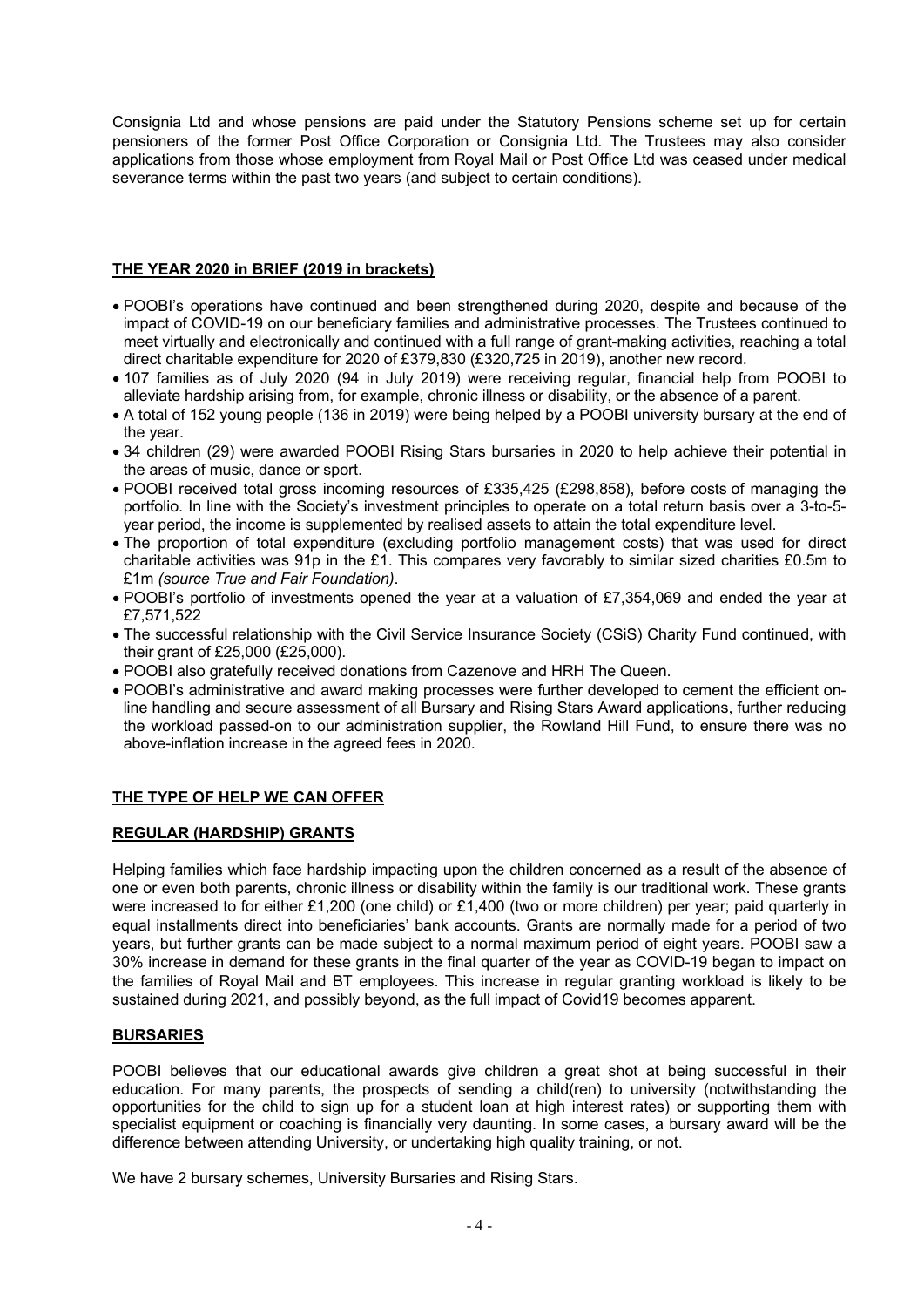#### **1. University Bursaries**

These bursaries are for a young person under the age of 20 (as of  $30<sup>th</sup>$  September in the year of application and entry to a UK University) who has taken up or is offered a place at a UK University for a First-Degree course or equivalent. The bursaries were worth £1,550 per year, normally for three years (paid in 2 equal instalments subject to proof of parental or guardian employment in the Royal Mail or Post Office Limited, and continued university attendance by the student). In addition, for those starting their first year at university, there was an additional one-off grant of £300 to help with start-up costs such as a laptop computer (one instalment only and paid on receipt of evidence of registration at the University). Applications can be made for a student who is already at University, for example starting their second or third year but, in these cases, there is no retrospective payment for the previous years.

In Autumn 2020 we awarded 77 new University bursaries, and, at the end of the year, we are helping 152 young people study for a university degree.

In addition, POOBI has made a small number of additional discretionary awards to students who have overcome truly exceptionally challenging personal circumstances to continue their studies. These awards are in memory of our past Chairman, Brian Thomson.

#### **2. Rising Stars Bursaries**

These are designed for younger children (up to the age of 18) who show potential in the areas of drama, music, dance (ballet and modern), film or sport and who would benefit from specialised coaching, a master class, summer school or who need to attend auditions (sometimes far from home and requiring an adult to accompany them) or who need specialised equipment or clothing for their activity, and where the family cannot provide these facilities or would struggle so to do. These grants were at a low level during the early/middle months of the year, as students' activities were suspended during national lockdowns, but were beginning to be activated again towards the end of the year. These are one-off grants and were worth £775. A total of 34 grants totalling £26,350 were awarded under this scheme during 2020.

#### **HOW WE DELIVER GRANTS AND BURSARIES**

For cases of hardship grant applications, the POOBI Committee has devolved responsibility for processing these to the Rowland Hill Fund (RHF) under an annual Service Level Agreement (SLA). The experienced staff and Manager of this fund consider the application, apply the criteria set by the Trustees of POOBI in coming to a decision, and then process the payment. This ensures that eligible beneficiaries receive their grants quickly and without fuss. In the case of doubt the case is referred to the Secretary of POOBI. All these cases are then reviewed half-yearly by experienced Trustees of POOBI and any issues discussed with the Rowland Hill Fund Manager. Ultimate responsibility for all such grants rests with Trustees.

For university bursaries, the number of applications consistently exceeds the number that is available. Therefore, Trustees use an analytical assessment methodology to securely and independently score each application on-line and thereby produce a numerical, 'merit' list from which the awards are then taken in descending order of the score until the budget set for this type of bursary is fulfilled. The Secretary collates the results, which are then considered and discussed by the sub-committee. In this way marking ranges are identified and standards moderated. Trustees believe this provides strong evidence of the objectivity and fairness of the process. Once granting decisions are made, case papers are passed to RHF, again under the SLA, to finalise individual cases, obtain evidence of university registration, and to process payments securely via the Royal Mail Cashiers Department, as agent for the Rowland Hill Fund.

During 2020, Trustees and the Secretary met and reviewed the student's applications remotely via video link to ensure the process still operated as designed.

In all cases, POOBI and its SLA partner ensure that the personal data required is collected and securely stored such to ensure full compliance with the latest GDPR legislation, which is itself kept under review with Royal Mail colleagues.

#### **GOVERNANCE AND ADMINISTRATION**

In line with Government guidelines for the prevention of the spread of Covid19, including the requirement to avoid travel and to work from home, all internal and external POOBI meetings after the early March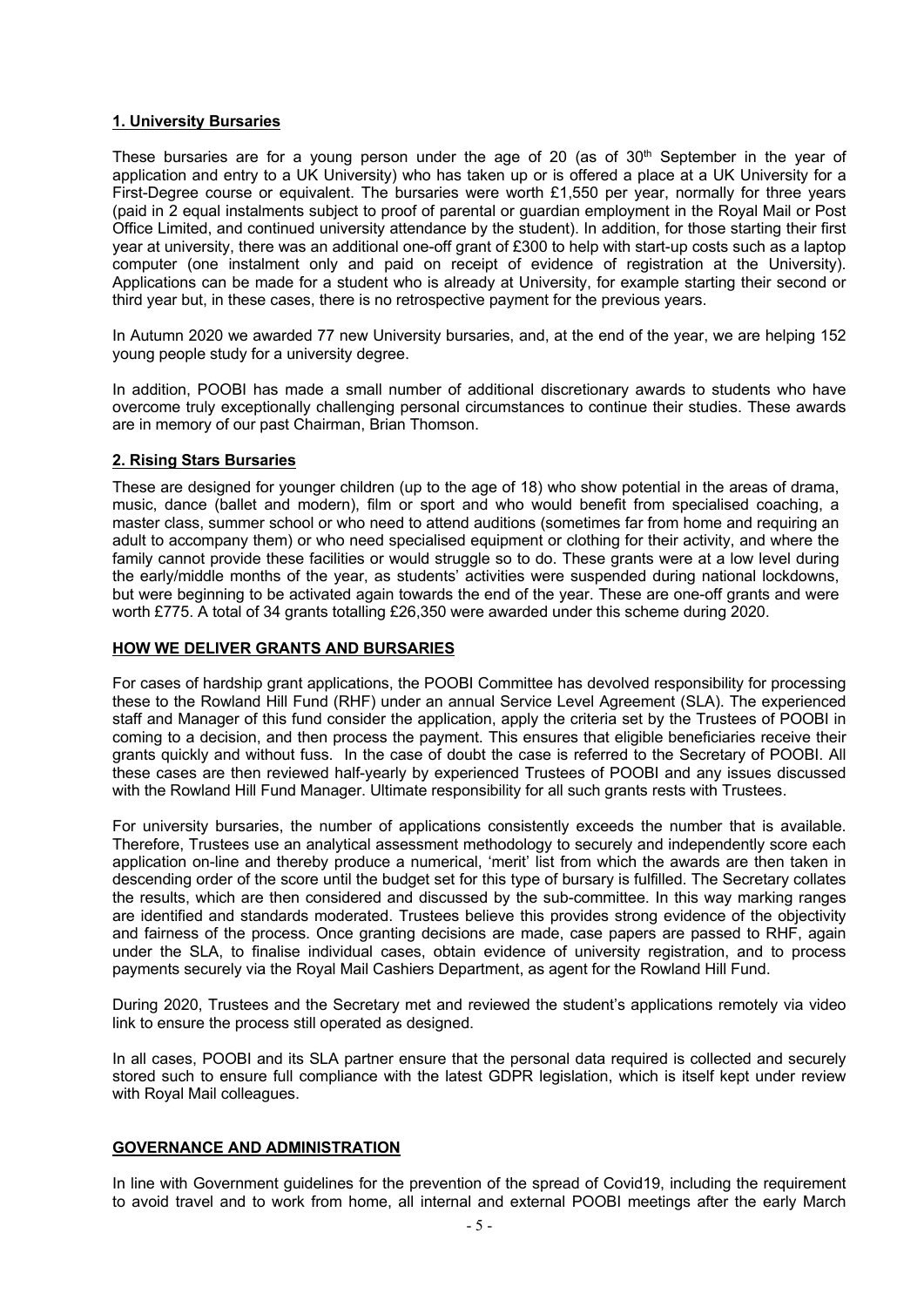2020 performance review with Cazenove were held using virtual and electronic media. The 2020 AGM could not be held, but the draft 2019 Financial Statements were first published online on the POOBI website for membership feedback prior to this date and subsequently authorised and signed off electronically by Trustees. It is anticipated that this approach will now continue, at least until and including the April 2021 AGM. This remains an unusual and unpredictable situation, but it is hoped that by the summer (July 2021), meetings can resume as before.

Meanwhile, POOBI continues to work effectively and efficiently, due to the exceptional efforts of our one salaried member of staff (the POOBI Secretary) working on a part-time basis (contracted to 7.5 hours per week) and perforce remotely from the office during most of 2020. The SLA with the RHF, is shown as the £11,800 co-ordinating cost in the accounts. A subgroup of POOBI Trustees audits the devolved work, and this has confirmed that it continues to provide a very satisfactory, reliable and good value for money service to POOBI.

In addition, the POOBI Chairman, Treasurer and Trustees regularly give considerable amounts of probono personal time, not only in terms of attending meetings, but also assisting with bursary and "Rising Stars" selections, regular grants process auditing, and interfacing with our investment managers and other advisors. No remuneration was paid to Trustees in the year. However, Trustees are reimbursed for travel expenses in respect of their formal trustee duties.

The Trustees would also like to express their appreciation for the help POOBI receives from HR Services in Pond Street Sheffield who provide the Royal Mail Helpline and assist families to complete applications for regular hardship grants and provide a professional and detailed report to assist the Trustees in their decision making, for which we are grateful.

In terms of formal location, Royal Mail provides us with accommodation, office services and IT facilities within Royal Mail Mount Pleasant LONDON EC1A 1AA. We are very grateful to Royal Mail for this help

POOBI advertises its grants and services through articles and inserts in the staff newspaper (Courier) online via its website (www.POOBI.org), and through the Royal Mail intranet with its own dedicated webpage ("myroyalmail"). Work continued through 2020 to further develop electronic and other media as a means of increasing awareness of POOBI, and this effort will be continued and widened in 2021 in a dedicated project aimed at reviewing and enhancing POOBI's profile aligned to Royal Mail's rapidly evolving structures, operations, communications channels and staffing levels.

Mr. David Chapman advised Trustees at the December 2020 meeting of his intention to stepdown from Chair and Trustee of POOBI at the April 2021 AGM. Mr. Chapman has been involved as a Trustee of POOBI for over 27 years, including significant spells as Treasurer and latterly Chairman. POOBI has continued to develop and move forwards during this period and there are opportunities to continue this work during 2021 and in the years ahead to ensure POOBI remains relevant, focused, and accessible to all eligible employees. Additional Trustees may be recruited to ensure the Committee remains suitably representative, capable and diverse.

#### **HOW WE FUND OUR WORK**

#### **Donations and legacies**.

.

In 2020 our members gave us £14,199 (2019: £24,081) which represented 4% of our total income from all sources. Note there was an overpayment in 2019 adjusted in 2020.

The number of subscribing members as of 31 December 2020 was 1,051 (2019:1,093)*.*

#### **Grants received from external sources**.

We have been very fortunate in being invited to apply to the Civil Service Insurance Society (CSiS) Charity Fund for funding towards our various activities. Without the help of CSiS we would not have been able to achieve the levels of awards made. In 2020 we received a grant for £25,000 towards the University and Rising Stars bursary schemes. The grant enabled us to increase the number of new university bursaries to 77, and our Rising Stars grants to 31. We were pleased to be asked to make a submission for further funding in 2021. Our internal promotional material and website acknowledge the exceptional support given to us by CSiS, and we are very grateful for their continued help.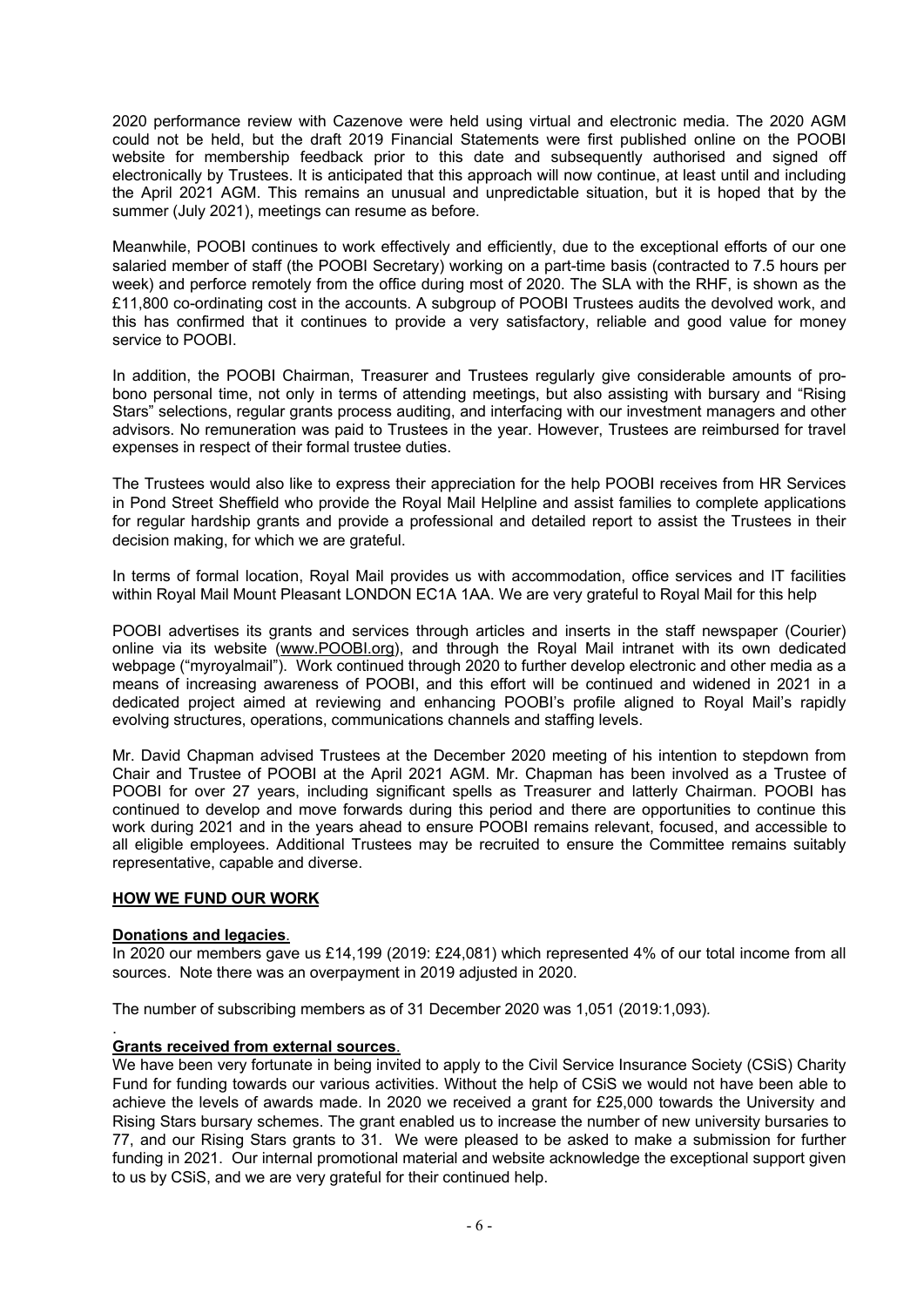POOBI gratefully received a donation from HRH The Queen.

#### **Financial assets**.

Trustees take care to ensure assets are managed professionally and regularly reviewed. Trustees operate to an agreed and published Statement of Investment Principles (SIP) to underpin their approach, the primary objective of which is to strike a balance between maximising distributions and maintaining the real capital value of the investments over the long term. POOBI takes income both from the assets held and a 'draw down' on capital i.e., using a total return approach to achieve its annual operating objectives.

The assets are invested in Cazenove's highly diversified Charity Responsible Multi-Asset Fund. This fund is independently regulated by the FCA and is overseen by the Charities Commission.

The contract with Cazenove is overseen by an Investment Sub-Committee of Trustees and which comprises the Treasurer, the Chair, the Secretary, and one other experienced Trustee. Fund performance is formally reviewed twice during the year, with regular reporting back to the full board of Trustees. On-line valuation services also allow Trustees access on a daily basis to interrogate performance.

During the year, the POOBI's investments performed much better than the UK equities market in general, finishing the year at a value of £7,571,522 (total funds carried forwards). There was a high degree of confidence that planned expenditure during 2021 could be committed to with confidence.

#### **Benefits in kind**.

Royal Mail provides us with accommodation, office services and IT facilities. We have valued these facilities in 2020 at £30,000 (£30,000 in 2019) and the valuation has been made in accordance with the Charity SORP based on an alternative with equivalent benefit.

#### **RISK**

Risk is managed under a number of headings.

**Donations from members** have been falling gradually in recent years as the numbers employed in the Royal Mail and Post Office Ltd companies have reduced.

**Investments and financial risk.** Risk here is defined as the variability of returns, or volatility of returns. POOBI adopts a prudent approach managing financial risk using professional external fund management, setting asset allocation and risk preferences and measuring the performance against a set of targets. The assets must be properly diversified and in such a way as to avoid excessive risk concentration in the portfolio as a whole. POOBI has also specified a strategic cash holding within the portfolio, which ensures that capital drawdowns do not have to be made at short notice to meet grant making needs, at times when market conditions might be unfavourable to asset disposals.

**Operational risk**. Regular hardship grants are made for a maximum period of two years (subject to formal review) and bursaries usually for three. Trustees are satisfied that they have sufficient assets and liquidity to meet these obligations. Contractual commitments are limited to one year for the RHF SLA, and three months for the employment contract of the Secretary, whilst the Cazenove contract could be terminated with one quarter's notice (fees being debited from the funds held and from income account).

**Oversight of grant payments made on behalf of Trustees.** Payments of quarterly regular hardship grants are made on behalf of the Trustees by the RHF via Royal Mail cashiers who make the payments direct to beneficiary bank accounts. The payment schedule is checked by the POOBI Secretary and two Trustees carry out a half yearly audit of the processes.

**Payment of bursary grants**. University bursary grants are authorised by POOBI trustees and then passed to the RHF who in turn arrange for Royal Mail Cashiers to make the payments direct to beneficiary bank accounts. A schedule of payments is prepared and copied to the Secretary to POOBI Trustees who then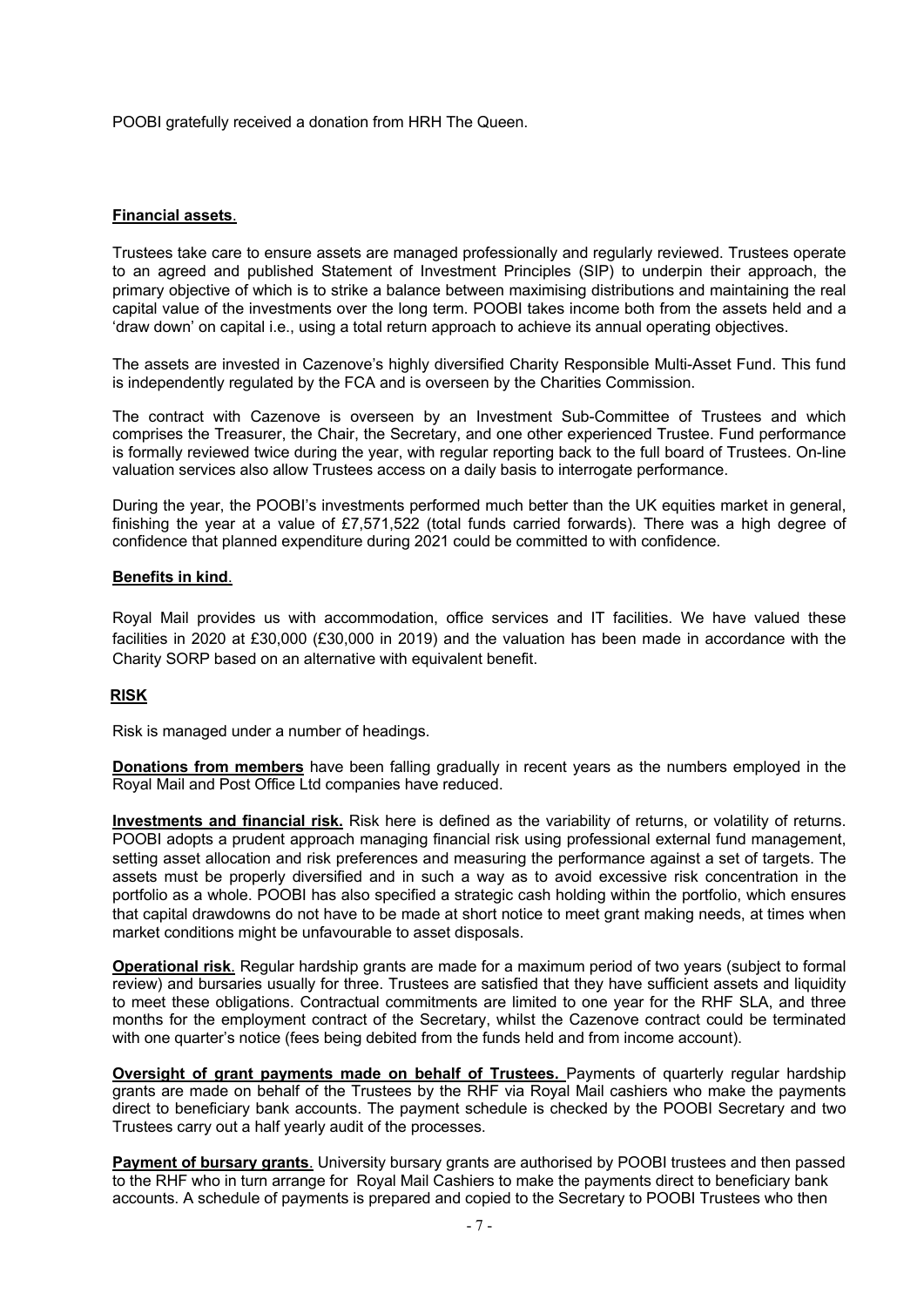checks this list against the list of awards made by POOBI Trustees. RHF is then responsible for ensuring that beneficiaries comply with the terms and conditions of the bursary and if necessary, payments can be withheld or suspended. All decisions relating to the cessation of a grant must be referred to the POOBI Secretary. Records of payments made are also kept in line with the HMRC Common Reporting Standard.

**Payment of Rising Stars grants**. Payments are currently made direct by POOBI and the Secretary is responsible for ensuring compliance with terms and conditions. All payments are made by cheque (payable to the applicant parent or guardian) dual-signed by the Secretary and either the Chairman or Treasurer. As these grants are stand-alone without any ongoing commitment they can be readily "switched off" if necessary, depending upon the level of available funds.

**Fraud Prevention.** POOBI operates system of dual signature mandate for all other payments. Management accounts are prepared for each Trustee meeting and a full audit process by professional external auditors is adopted. Instructions to Cazenove must also be signed off by either the Chairman or Treasurer and the Secretary. Pay and pension arrangements for the one paid employee (the Secretary) are reviewed and confirmed annually in writing by Trustees, with payroll delivery performed off site by POOBI's professional accountants. The Secretary is enrolled into the Government National Employment Savings Trust (NEST) pension scheme. All tax and National Insurance contributions are paid in accordance with current PAYE legislation. All contracts must be approved by at least two Trustees and then endorsed by the full Trustee meeting. Principally, this applies to the contract with Cazenove, the SLA with RHF, and the appointment of POOBI's auditors and accountants.

**Regulatory costs**. POOBI is regulated by the FCA.

**Costs of generating funds.** Fundraising Costs for POOBI are the fees incurred in managing our investments and which now produce the largest proportion of our income. Fundraising costs were £11,163 (2019: £26,176) and were inclusive of VAT. (Note: treatment of investment management fees as fundraising costs is in accordance with the relevant Charity SORP).

**Accounting and audit.** Messrs R E Jones & Co Chartered Accountants were employed to provide a full audit of accounts and also to prepare the accounts from incomplete records. Their fees were £4,080 (inclusive of VAT) for the audit.

This report was approved by the Officers and Trustees, and signed on its behalf:

**………………………………………………….. SECRETARY**

**………………………………………………….. TREASURER**

**………………………………………………….. TRUSTEE June 2021**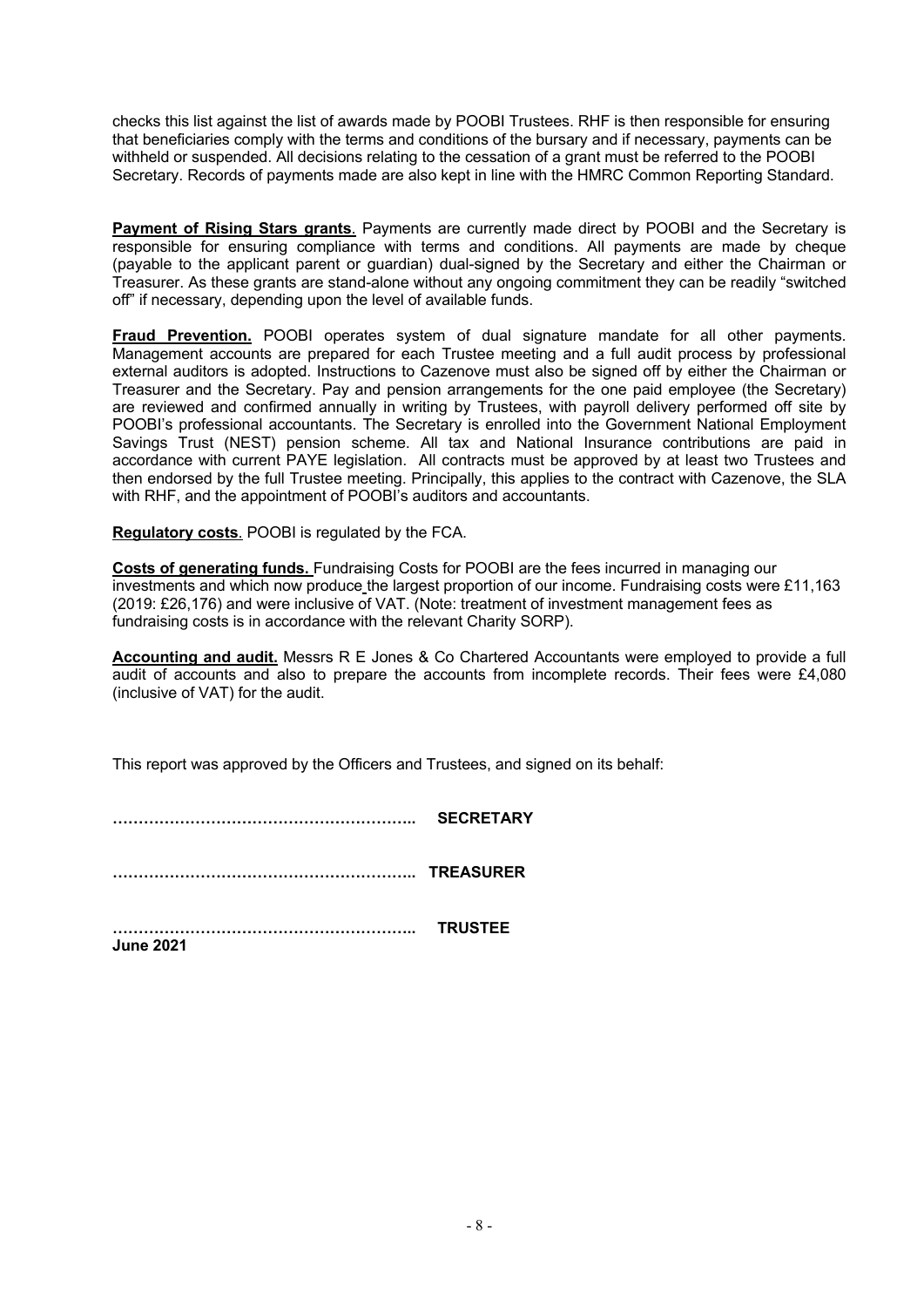#### **INDEPENDENT AUDITOR'S REPORT**

#### **TO THE OFFICERS AND TRUSTEES OF THE INSTITUTION**

#### **FOR THE YEAR ENDED 31 DECEMBER 2020**

#### **Opinion**

We have audited the financial statements of Post Office Orphans Benevolent Institution for the year ended 31 December 2020, which comprise the Statement of Financial Activities, the Balance Sheet and the related notes, including a summary of significant accounting policies. The financial reporting framework that has been applied in their preparation is applicable law and United Kingdom Accounting Standards (United Kingdom Generally Accepted Accounting Practice). *[including FRS 102 The Financial Reporting Standard applicable in the UK and Republic of Ireland].*

This Report is made solely to the Institution, as a body, in accordance with section 144 of the Charities Act 2011 and the regulations made under section 154 of that act. Our audit work has been undertaken so that we might state to the Institution, those matters we are required to state to them in an auditor's report, and for no other purpose. To the fullest extent permitted by law, we do not accept or assume responsibility to anyone other than the Institution and the Members as a body, for our audit work, for this report, or for the opinions we have formed.

In our opinion the financial statements:

- give a true and fair view of the state of the Institution's affairs as at 31 December 2020 and of its incoming resources and application of resources for the year then ended;
- have been properly prepared in accordance with United Kingdom Generally Accepted Accounting Practice; and
- have been prepared in accordance with the requirements of the Charities Act 2011, the Friendly Societies Act 1974 and the Charity *SORP FRS 102 The Financial Reporting Standard applicable in the UK and Republic of Ireland*.

#### **Basis for Opinion**

We conducted our audit in accordance with International Standards on Auditing (UK) (ISAs (UK)) and applicable law. Our responsibilities under those standards are further described in the auditor's responsibilities for the audit of the financial statements section of our report. We are independent of the institution in accordance with the ethical requirements that are relevant to our audit of the financial statements in the UK, including the FRC's Ethical Standard, and we have fulfilled our other ethical responsibilities in accordance with these requirements. We believe that the audit evidence we have obtained is sufficient and appropriate to provide a basis for our opinion.

#### **Conclusions relating to going concern**

We have nothing to report in respect of the following matters in relation to which the ISAs (UK) require us to report to you where:

- the trustees' use of the going concern basis of accounting in the preparation of the financial statements is not appropriate; or
- the trustees have not disclosed in the financial statements any identified material uncertainties that may cast significant doubt about the charity's ability to continue to adopt the going concern basis of accounting for a period of at least twelve months from the date when the financial statements are authorised for issue.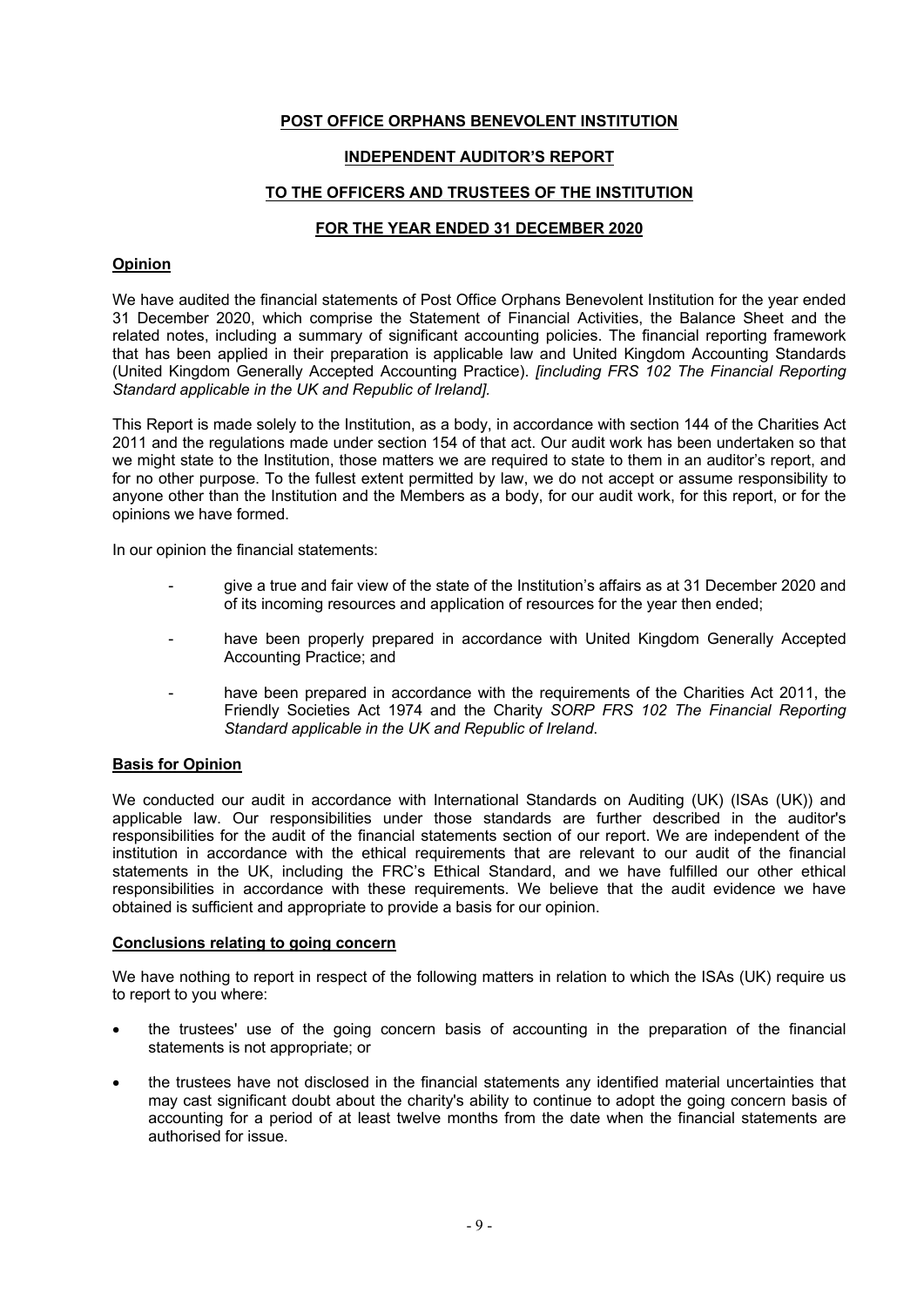## **INDEPENDENT AUDITOR'S REPORT**

#### **TO THE OFFICERS AND TRUSTEES OF THE INSTITUTION**

# **FOR THE YEAR ENDED 31 DECEMBER 2020**

#### **Other information**

The other information comprises the information included in the annual report, other than the financial statements and our auditor's report thereon. The officers and trustees are responsible for the other information. Our opinion on the financial statements does not cover the other information and, except to the extent otherwise explicitly stated in our report, we do not express any form of assurance conclusion thereon.

In connection with our audit of the financial statements, our responsibility is to read the other information and, in doing so, consider whether the other information is materially inconsistent with the financial statements or our knowledge obtained in the audit or otherwise appears to be materially misstated. If we identify such material inconsistencies or apparent material misstatements, we are required to determine whether there is a material misstatement in the financial statements or a material misstatement of the other information. If, based on the work we have performed, we conclude that there is a material misstatement of this other information, we are required to report that fact.

We have nothing to report in this regard.

#### **Opinions on other matters prescribed by the Charities Act 2011 and Friendly Societies Act 1974**

In our opinion, based on the work undertaken in the course of the audit:

- the information given in the trustees' report for the financial year for which the financial statements are prepared is consistent with the financial statements; and
- the trustees' report has been prepared in accordance with applicable legal requirements.

#### **Matters on which we are required to report by exception**

In the light of the knowledge and understanding of the institution and its environment obtained in the course of the audit, we have not identified material misstatements in the trustees' report.

We have nothing to report in respect of the following matters where the Charities Act 2011 and Friendly Societies Act 1974 requires us to report to you if, in our opinion:

- adequate accounting records have not been kept, or returns adequate for our audit have not been received from branches not visited by us; or
- the financial statements are not in agreement with the accounting records and returns; or
- certain disclosures of trustees' remuneration specified by law are not made; or
- we have not received all the information and explanations we require for our audit; or
- the officers and trustees were not entitled to prepare the financial statements in accordance with the small company regime and take advantage of the small companies' exemptions in preparing the directors' report and from the requirement to prepare a strategic report.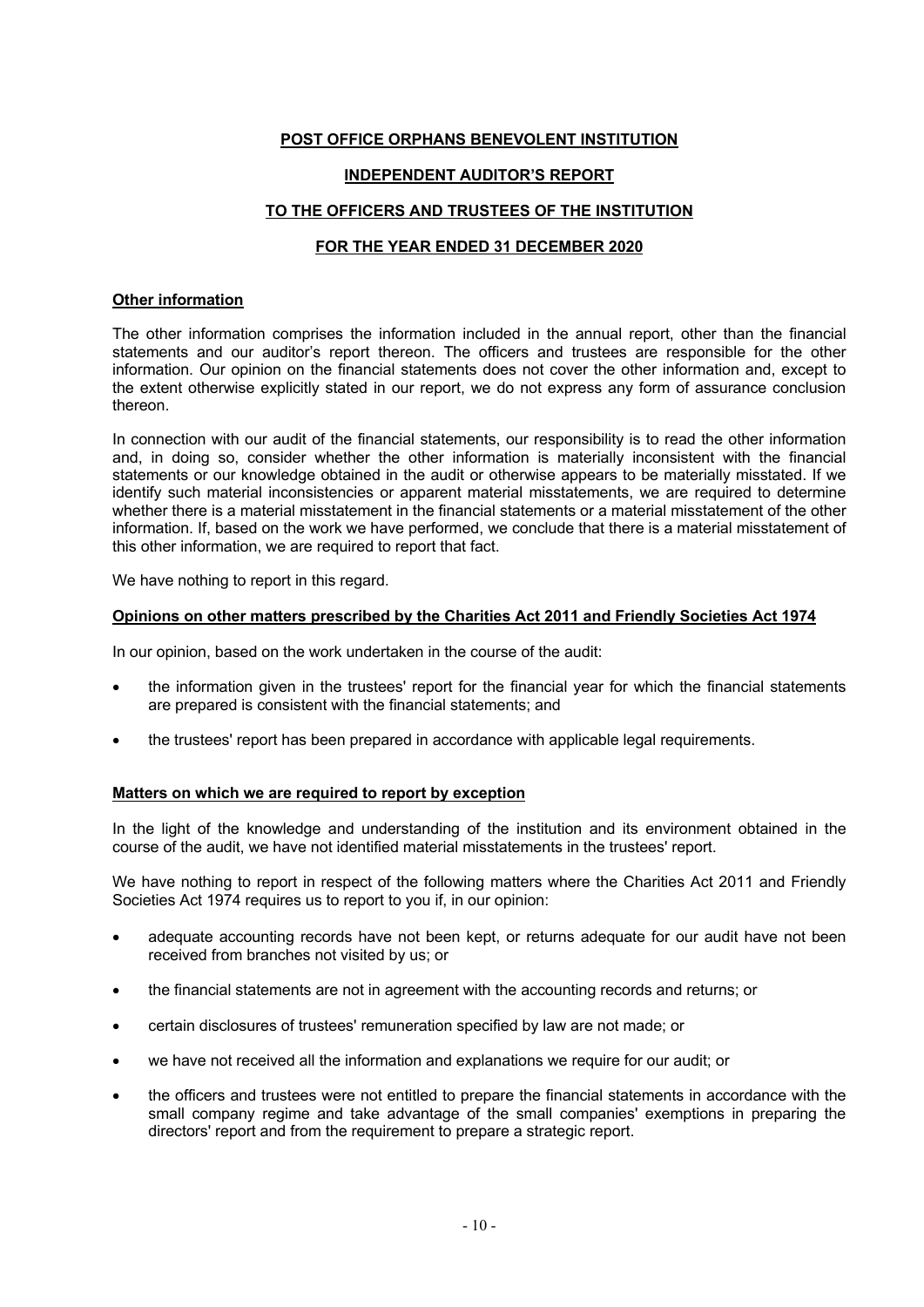## **INDEPENDENT AUDITOR'S REPORT**

## **TO THE OFFICERS AND TRUSTEES OF THE INSTITUTION**

# **FOR THE YEAR ENDED 31 DECEMBER 2020**

#### **Responsibilities of officers and trustees**

As explained more fully in the trustees' responsibilities statement, the trustees are responsible for the preparation of the financial statements and for being satisfied that they give a true and fair view, and for such internal control as the trustees determine is necessary to enable the preparation of financial statements that are free from material misstatement, whether due to fraud or error.

In preparing the financial statements, the trustees are responsible for assessing the charity's ability to continue as a going concern, disclosing, as applicable, matters related to going concern and using the going concern basis of accounting unless the trustees either intend to liquidate the charity or to cease operations, or have no realistic alternative but to do so.

#### **Auditor's responsibilities for the audit of the financial statements**

Our objectives are to obtain reasonable assurance about whether the financial statements as a whole are free from material misstatement, whether due to fraud or error, and to issue an auditor's report that includes our opinion. Reasonable assurance is a high level of assurance, but is not a guarantee that an audit conducted in accordance with ISAs (UK) will always detect a material misstatement when it exists. Misstatements can arise from fraud or error and are considered material if, individually or in the aggregate, they could reasonably be expected to influence the economic decisions of users taken on the basis of these financial statements.

A further description of our responsibilities for the audit of the financial statements is located on the Financial Reporting Council's website at www.frc.org.uk/auditorsresponsibilities. This description forms part of our auditor's report.

DARREN SMART For and on behalf of R E JONES & CO 132 Burnt Ash Road Chartered Accountants

Lee **8. Statutory Auditors 8. Statutory Auditors** London SE12 8PU

May 2021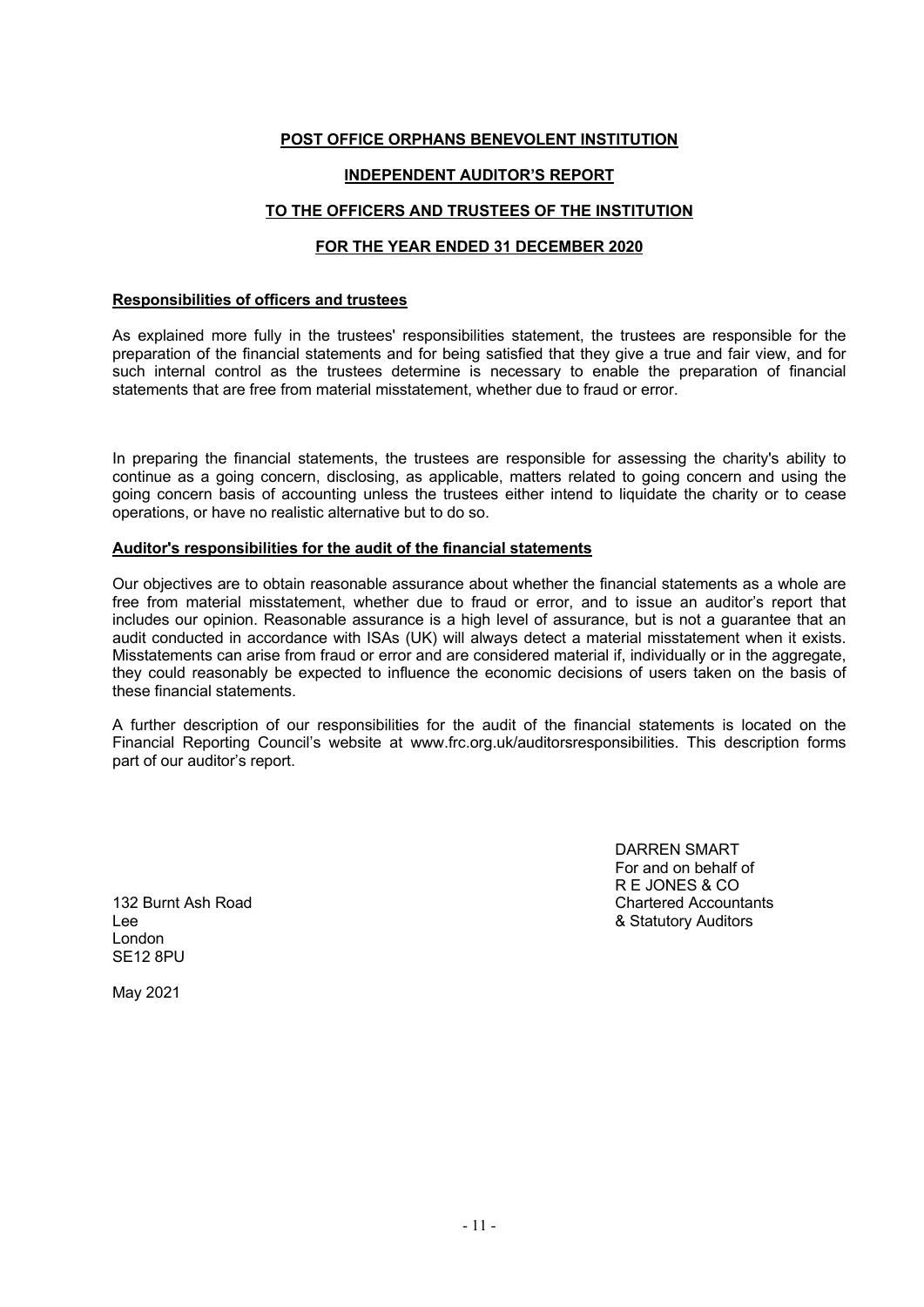# **STATEMENT OF FINANCIAL ACTIVITIES**

# **FOR THE YEAR ENDED 31 DECEMBER 2020**

|                                                                                                                |                              | 2020             |                                          | 2019             |                         |
|----------------------------------------------------------------------------------------------------------------|------------------------------|------------------|------------------------------------------|------------------|-------------------------|
| <b>INCOMING RESOURCES</b>                                                                                      | <b>Notes</b>                 | £                | £                                        | £                | £                       |
| Members' Subscriptions<br>Donations and Appeals<br>Grants<br>Other income<br>Cazenove management fees refunded |                              |                  | 14,199<br>250<br>25,000<br>112<br>11,163 |                  | 24,081<br>750<br>25,000 |
| Investment Income                                                                                              |                              |                  | 284,701                                  |                  | 249,027                 |
| <b>Total Incoming Resources</b>                                                                                |                              |                  | 335,425                                  |                  | 298,858                 |
| <b>RESOURCES EXPENDED</b>                                                                                      |                              |                  |                                          |                  |                         |
| Direct Charitable Expenditure                                                                                  |                              | 379,830          |                                          | 320,725          |                         |
| <b>OTHER EXPENSES</b>                                                                                          |                              |                  |                                          |                  |                         |
| <b>Administration Expenses</b><br><b>Cost of Generating Funds</b>                                              | 3<br>$\overline{\mathbf{4}}$ | 36,358<br>10,511 |                                          | 36,663<br>26,176 |                         |
| <b>Total Resources Expended</b>                                                                                |                              |                  | 426,699                                  |                  | 383,564                 |
| <b>Net Incoming Resources</b>                                                                                  |                              |                  | (91, 274)                                |                  | (84, 706)               |
| <b>OTHER RECOGNISED GAINS &amp; LOSSES</b>                                                                     |                              |                  |                                          |                  |                         |
| Gains / (Losses) on investments:<br>Investments sold                                                           |                              | 10,545           |                                          | 465,782          |                         |
| Increase during the year of :<br>Investments sold<br>Investments held                                          |                              | 2,439<br>300,514 |                                          | 1,454<br>330,145 |                         |
|                                                                                                                |                              |                  | 313,498                                  |                  | 797,381                 |
| Net Movement in Funds                                                                                          |                              |                  | 222,224                                  |                  | 712,675                 |
| <b>Total Unrestricted Funds Brought Forward</b>                                                                |                              |                  | 7,354,069                                |                  | 6,641,394               |
| Income Allocated to Restricted funds<br><b>Restricted Funds Expended</b>                                       |                              |                  |                                          |                  |                         |
| <b>Total Unrestricted Funds Carried Forward</b>                                                                |                              |                  | 7,576,293                                |                  | 7,354,069               |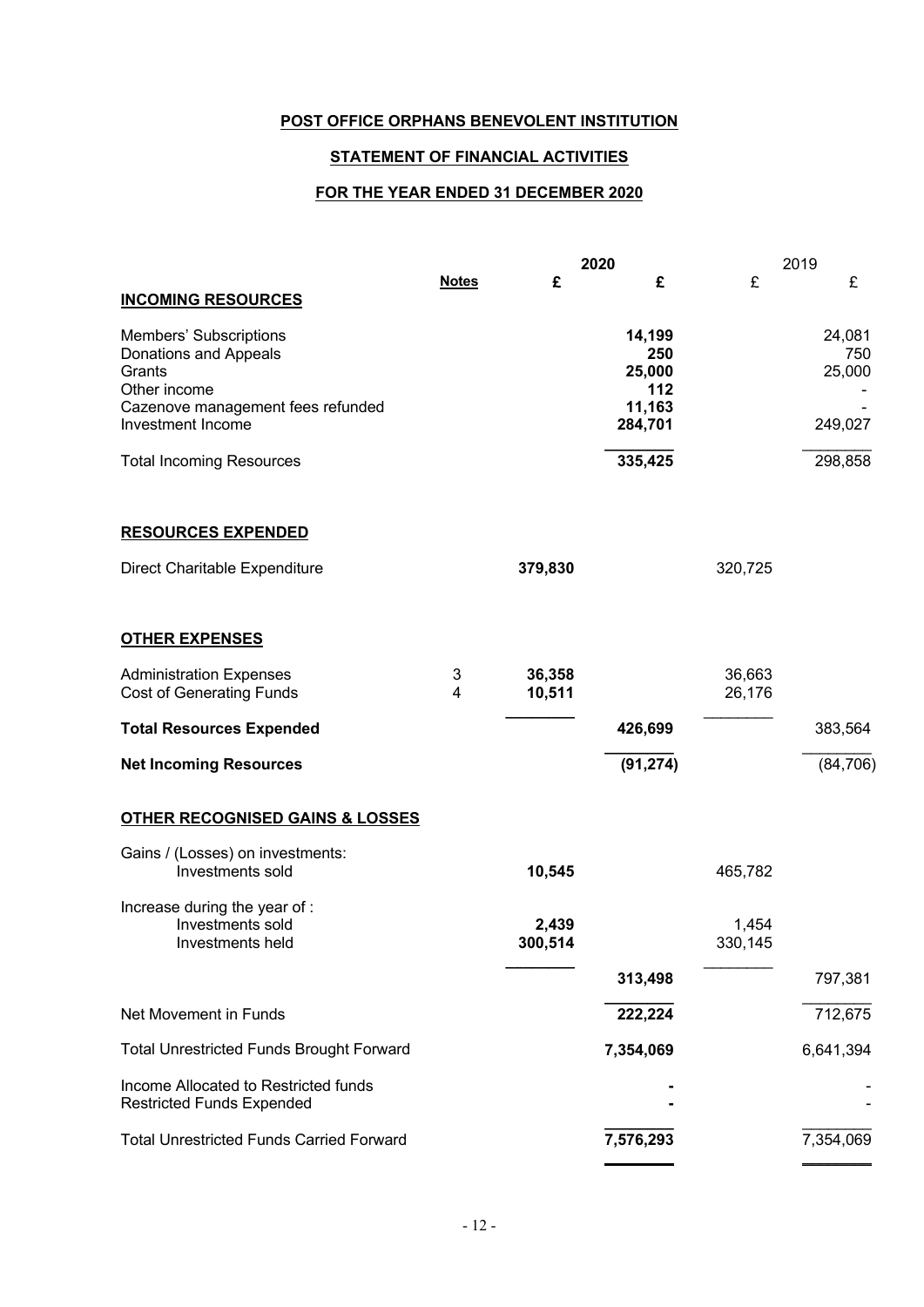# **BALANCE SHEET – 31 DECEMBER 2020**

|                                                                     |                | 2020            |           | 2019            |           |
|---------------------------------------------------------------------|----------------|-----------------|-----------|-----------------|-----------|
|                                                                     | <b>Notes</b>   | £               | £         | £               | £         |
| <b>FIXED ASSETS</b>                                                 |                |                 |           |                 |           |
| Investments                                                         | 6              |                 | 7,564,676 |                 | 7,340,314 |
| <b>CURRENT ASSETS</b><br><b>Debtors</b><br>Cash at Bank and in Hand | $\overline{7}$ | 1,487<br>25,626 |           | 3,177<br>33,031 |           |
| <b>CREDITORS</b>                                                    |                | 27,113          |           | 36,208          |           |
| Amounts falling due within<br>one year                              | 8              | 15,496          |           | 22,453          |           |
| <b>Net Current Assets</b>                                           |                |                 | 11,617    |                 | 13,755    |
| <b>Total Assets Less Current</b><br><b>Liabilities</b>              |                |                 | 7,576,293 |                 | 7,354,069 |
| <b>FUNDS</b>                                                        |                |                 |           |                 |           |
| <b>Un-restricted Funds</b><br><b>Restricted Funds</b>               |                |                 | 7,576,293 |                 | 7,354,069 |
| <b>Total Funds</b>                                                  |                |                 | 7,576,293 |                 | 7,354,069 |

Approved by the Officers and Trustees on ................. and signed on their behalf :-

……………………………………………………….. ……………………………………………………….. **OFFICER/TRUSTEE OFFICER/TRUSTEE May 2021**

*The notes on pages on the subsequent two pages form part of these statutory financial statements.*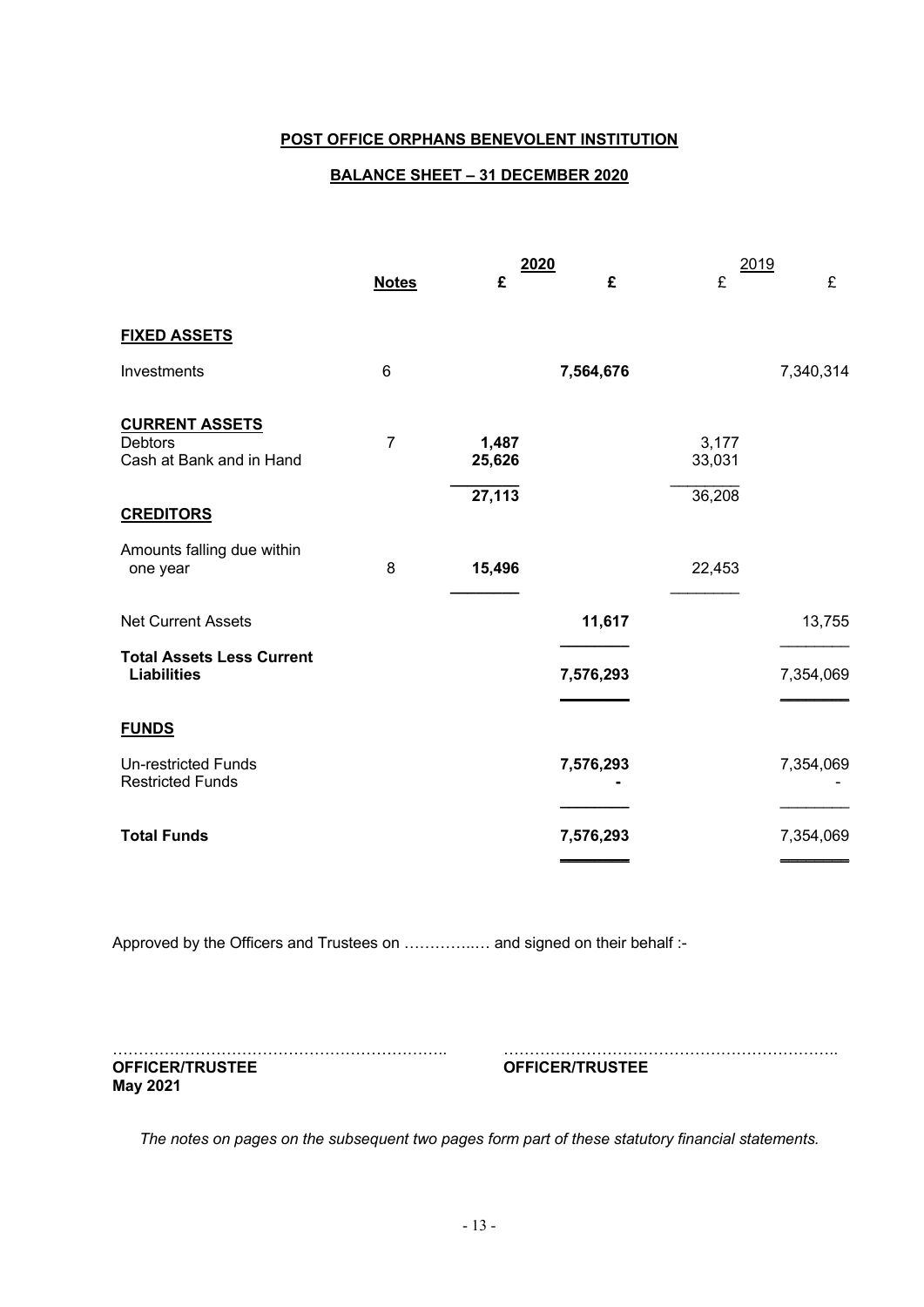# **NOTES TO THE FINANCIAL STATEMENTS**

# **FOR THE YEAR ENDED 31 DECEMBER 2020**

#### **1. ACCOUNTING POLICIES**

(a) Basis of Accounting.

The financial statements have been prepared under the Historical Cost Convention and follow the recommendations in the Statement of Recommended Accounting Practice: Accounting and Reporting by Charities SORP *FRS 102 (The Financial Reporting Standard applicable in the UK and Republic of Ireland)*, and UK Accounting Standards and the Charities Act 2011.

#### (b) Donations and Gifts. Income received by way of donations and gifts to the Charity are included in the Statement of Financial Activities when received, unless it relates to a specified period in which case it is deferred.

- (c) Investments. Investments are stated at market value. Realised and unrealised gains and losses on investments are dealt with in the Statement of Financial Activities.
- (d) Value Added Tax

Value Added Tax is not recoverable by the Charity, and as such, is included in the relevant costs in the Statement of Financial Activities.

#### **2. RECONCILIATION OF NET INCOMING RESORCES AND TOTAL FUNDS**

The Friendly Society considers that no amendment is required to net incoming resources or total funds as a result of adopting the new Charities SORP FRS 102.

|    |                                                | 2020   | 2019   |
|----|------------------------------------------------|--------|--------|
| 3. | <b>ADMINISTRATION EXPENDITURE</b>              | £      | £      |
|    | Salaries                                       | 11,227 | 11,056 |
|    | Auditor's remuneration                         | 3,400  | 3,400  |
|    | Book-keeping                                   | 630    | 452    |
|    | Subscriptions                                  | 75     |        |
|    | Advertising, marketing and website development | 8,441  | 9,156  |
|    | Travel and subsistence                         | 180    | 419    |
|    | Legal expenses                                 |        |        |
|    | Sundry expenses                                | 680    | 680    |
|    | Co-ordinating costs                            | 11,725 | 11,500 |
|    |                                                | 36,358 | 36,663 |
| 4. | <b>COST OF GENERATING FUNDS</b>                |        |        |
|    | Cazenove management fees                       | 10,511 | 26,176 |
|    |                                                |        |        |
| 5. | <b>STAFF COSTS</b>                             |        |        |
|    | Average number of persons employed             | 1      |        |
|    |                                                |        |        |

No remuneration was paid to Trustees; however Trustees are reimbursed travel expenses.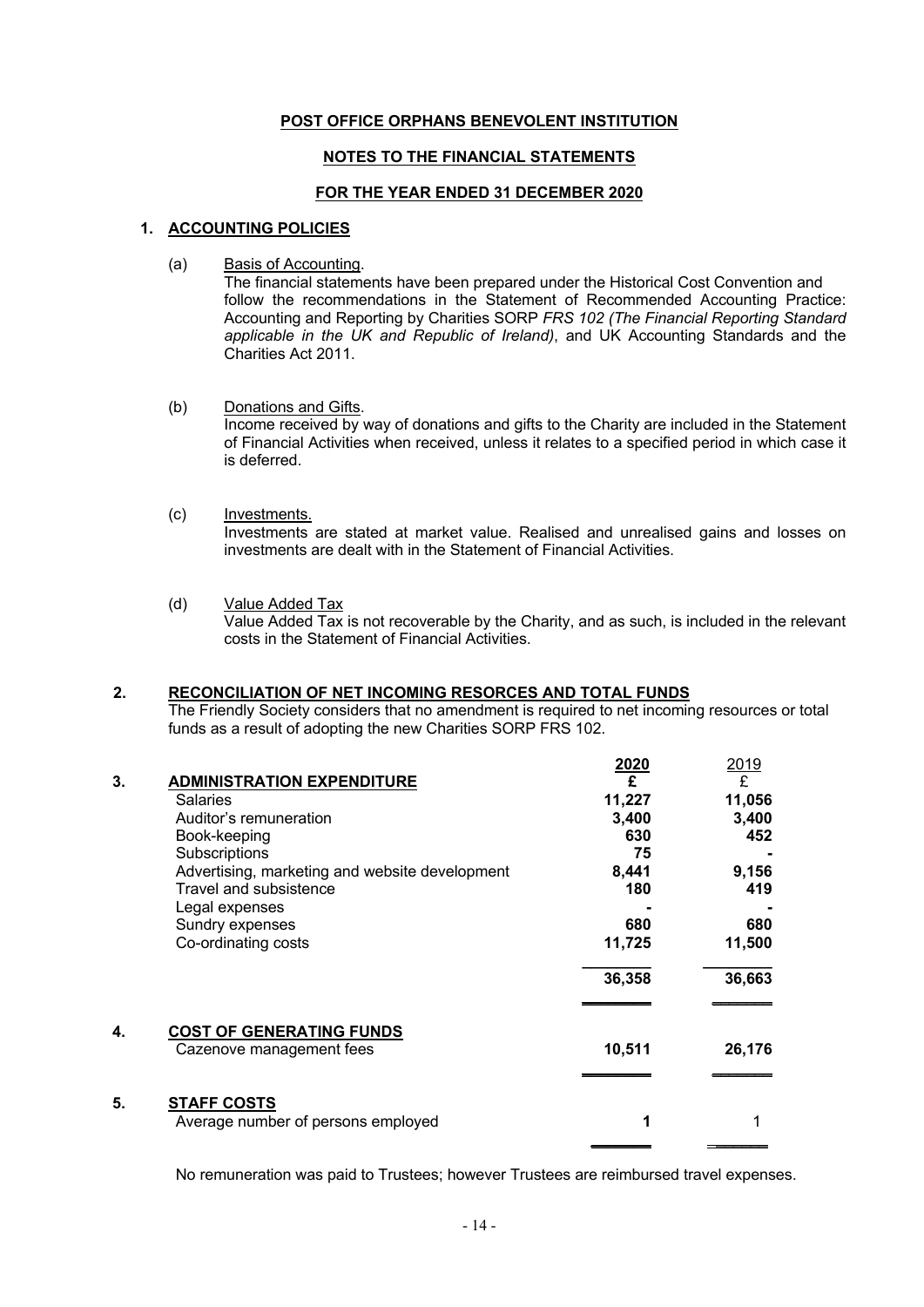#### **NOTES TO THE FINANCIAL STATEMENTS**

#### **FOR THE YEAR ENDED 31 DECEMBER 2020**

#### **(continued)**

## **6. INVESTMENTS**

**7. DEBTORS**

The day-to-day management of the investments in the scheme is delegated by the Trustees to Cazenove. Cazenove are responsible for selecting appropriate investments in accordance with the Trustees' statements of investment principles, and for managing the investment portfolio. The investments are designed by Cazenove to reflect the long term objectives set by the Trustees. All investments are registered in the name of the scheme, and the performance of the investment is reviewed at regular trustees meetings.

|    |                                                                           | <b>Shares Held</b><br>£ | <b>Cost</b><br>£     | <b>Market Value</b><br>£ |
|----|---------------------------------------------------------------------------|-------------------------|----------------------|--------------------------|
|    | <b>SUTL Cazenove Charity Responsible</b><br>JP Morgan Sterling Liquidity  | 13,351,161<br>29,081    | 6,554,373<br>293,835 | 7,194,941<br>293,966     |
|    | <b>Listed Investments</b><br><b>Add Cash Funds</b><br><b>Add Accruals</b> |                         | 6,848,208            | 7,488,907<br>75,769      |
|    |                                                                           |                         |                      | 7,564,676                |
|    |                                                                           |                         |                      |                          |
|    |                                                                           |                         | $\frac{2020}{£}$     | 2019<br>£                |
| 7. | <b>DEBTORS</b><br>Member's Subscriptions                                  |                         | 1,487                | 3,177                    |
| 8. | <b>CREDITORS</b>                                                          |                         |                      |                          |
|    | <b>Auditors Remuneration</b>                                              |                         | 4,080                | 4,080                    |
|    | <b>Management Fees</b>                                                    |                         | 2,171                | 11,582                   |
|    | <b>Others</b>                                                             |                         | 9,245                | 6,791                    |
|    |                                                                           |                         | 15,496               | 22,453                   |
|    |                                                                           |                         |                      |                          |